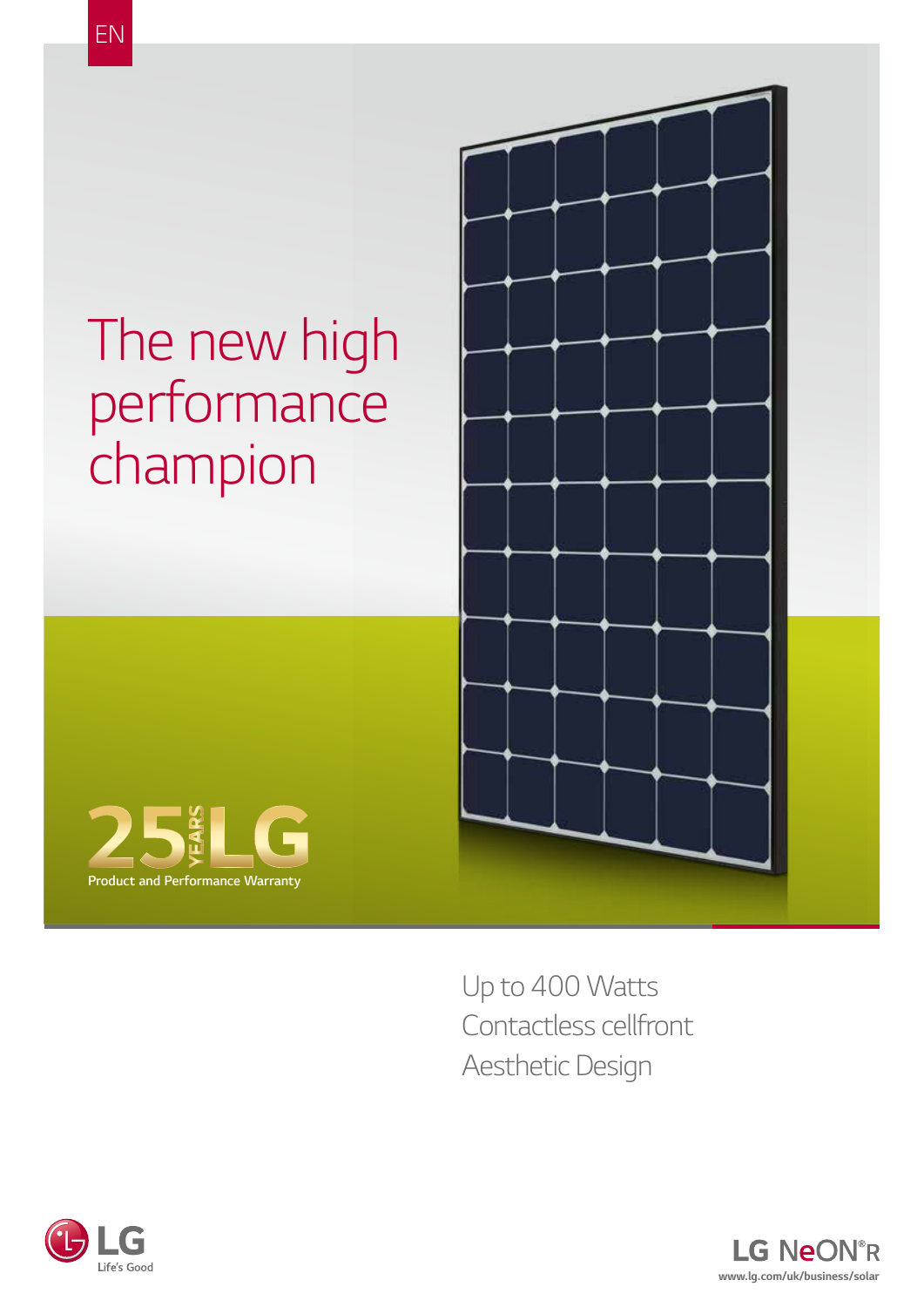### LG NeON®R

## *LG NeON® R – performance & design with passion*

*The LG NeON® R is the new high-performance solar module from LG. Its aesthetic design and outstanding performance of up to 400Wp is a valuable addition to any roof. The 60 cell solar module can endure a static front load up to 6,000Pa, has an expanded product warranty of 25 years and a once-again improved linear performance warranty.*

#### *Local guarantor, global security*

*LG Solar is part of LG Electronics, a global and*  financially strong company, with over 60 years *of experience.* 

*Good to know: LG Electronics is the warrantor for your solar modules.*

#### The Warrantor's 2019 Global Sales in Billions of US Dollars



#### *Excellent quality, independently tested*

*You can rely on LG. We test our products*  with double the intensity specified in the *IEC standard. This quality is valued by installers across Europe, which is why* 

*they have awarded our LG solar modules the Top Brand PV stamp of quality for the highest recommendationrates for the eighth time in a row.*





#### *Strong design, powerful performance*

*The busbars on the LG NeON® R were mounted on the rear of the cells to expose the entire front side to light and therefore generate more electricity. LG creates an innovative and aesthetic cell design by incorporating 30 rear-side busbars instead of the standard busbars on the cell front, a revolutionary approach that guarantees outstanding module performance.*

#### *Powerful design, guaranteed robust (LG Standard)\**

*With reinforced frame design, LG NeON® R can endure a front load up to 6,000Pa (represents snow height of normal snow of more than 1.8 meters) and a rear load up to 5,400Pa (represents wind speed of up to 93 m/s, compare max. wind speed of Hurricane Katrina 2005 of max. 75m/s).*



\* Module fully complies with the new IEC 61215-2: 2016 test procedures which confirmed 5.400 Pa front and 4.000 Pa rear side load. LG made internal tests to confirm 6.000 Pa front and 4.000 Pa rear side load also with new IEC 61215-2: 2016 norms. Further tests are on-going. Unless these tests turn out differently, LG confirms 6.000 Pa / 5.400 Pa.<br>\*\* 1) First year. min. 98,5 %. 2) From 2nd year. max.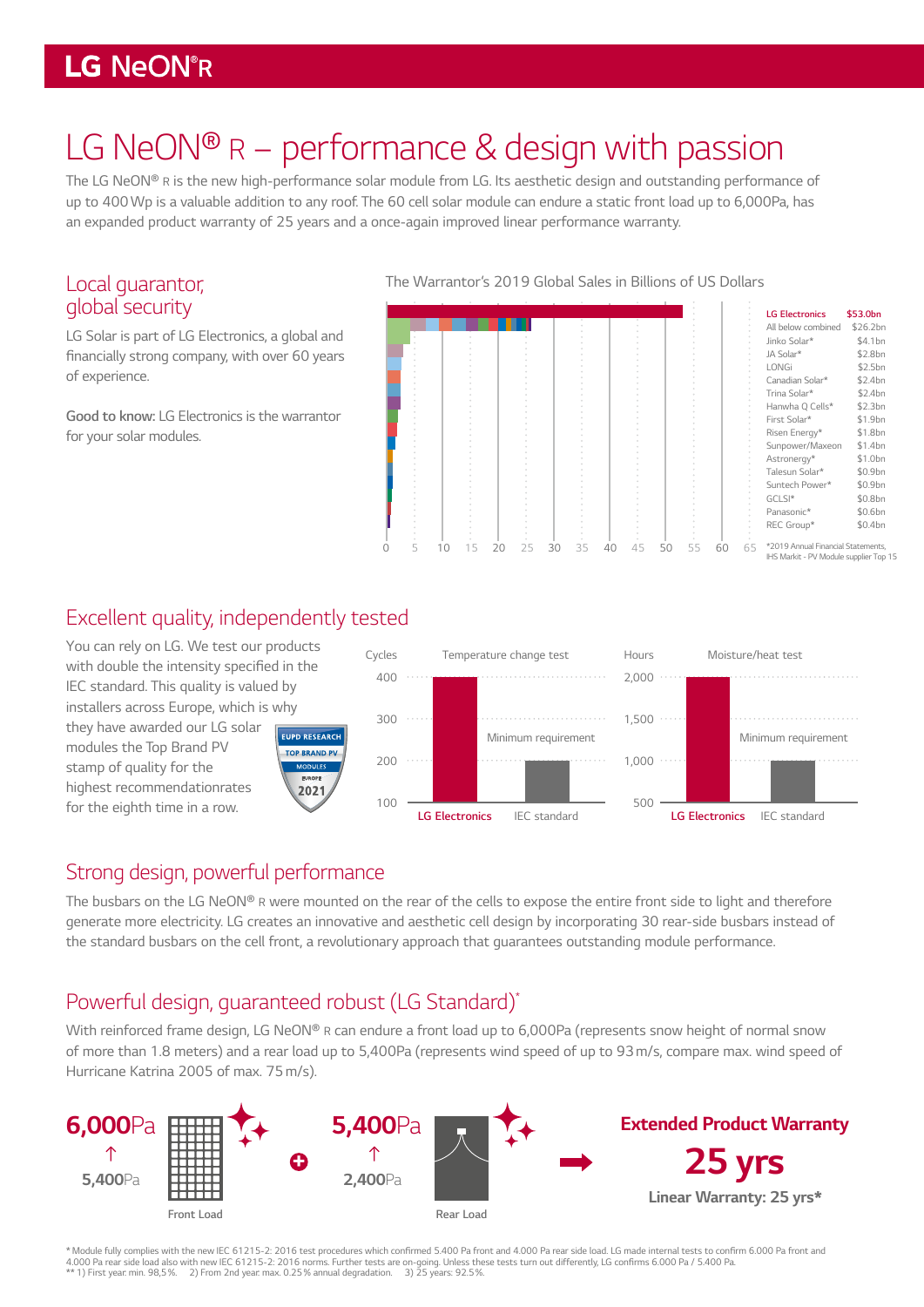# LG NeON®R

*400W I 395W I 390W*

## *60 cell*

*LG NeON® R is a powerful product with global top level performance. Applied new cell structure without electrodes on the front, LG NeON® R maximized the*  **utilization of light and enhanced its reliability** *LG NeON® R demonstrates LG's efforts to increase*  **customer's values beyond efficiency. It features enhanced warranty, durability, performance under real**  *environment, and aesthetic design suitable for roofs.* 



#### *Key Features*



#### **Enhanced Performance Warranty**

*LG NeON® R has an enhanced performance warranty. After 25 years, LG NeON® R is guaranteed at least 92.5% of initial performance.*



#### *Aesthetic Roof*

*LG NeON® R has been designed with aesthetics in mind: no electrode on the front that makes new product more aesthetic. LG NeON® R can increase the value of a property with its modern design.*



#### **Better Performance on a Sunny Day**

*LG NeON® R now performs better on a sunny days thanks to its improved temperature*  coefficient.

*No Metal on the Front*

*\**



#### *High Power Output*

*The LG NeON® R has been designed to*  significantly enhance its output making it efficient even in limited space.



#### **Outstanding Durability**

*With its newly reinforced frame design, LG NeON® R can endure a front load up to 6,000Pa, and a rear load up to 5,400Pa.*



#### **25 Years Product Warranty**

*In addition to the extended performance guarantee LG also offers a strong product guarantee for 25 years.*

#### *About LG Electronics*

LG Electronics is a global big player, committed to expanding its operations with the solar market. The company first embarked on a solar energy source research program in 1985, supported by<br>LG Group's vast experience in t MonoX® NeON), NeON®2, NeON®2 BiFacial won the "Intersolar AWARD" in 2013, 2015 and 2016, which demonstrates LG Solar's lead, innovation and commitment to the industry \* The darkness of the panel may vary depending on the specific manufacturing procedure, and does not affect the quality and performance of the panel.